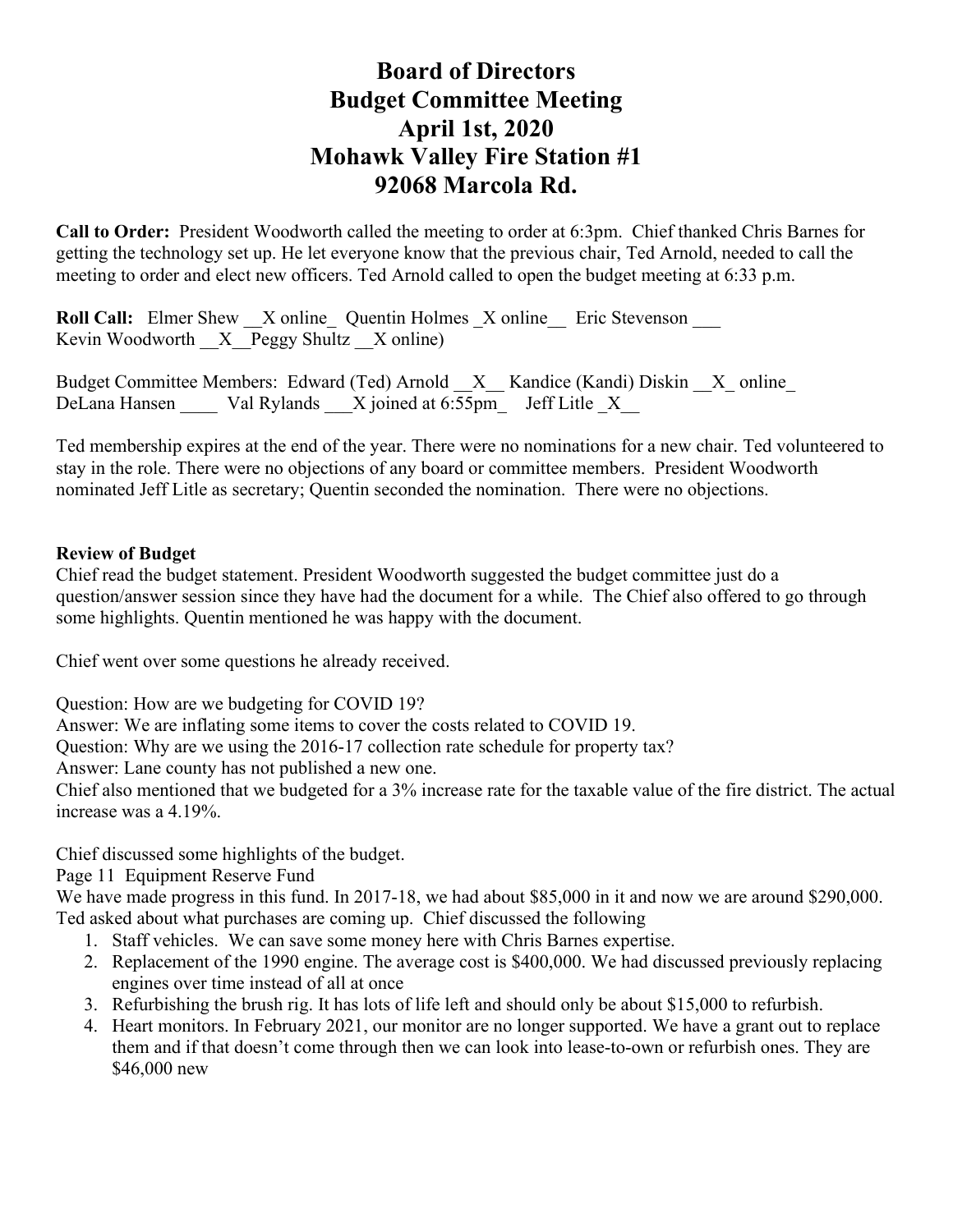# **Board of Directors Budget Committee Meeting April 1st, 2020 Mohawk Valley Fire Station #1 92068 Marcola Rd.**

Page 12 General Fund

It includes taxes estimated to receive and collected in year levied, Mary Cole days, and conflagration revenue. We have not received the California conflagration payment which will be around \$56,000. Once it comes it, Chief will recommend it be appropriated to the equipment reserve fund.

Page 13 General Fund

Personnel Services was the focus. We changed insurances to avoid a major increase. Our change in insurance only resulted in a 5% increase. We go through a pool with the special districts of Oregon for insurance. Our insurance is through Regence Medical. Salaries increased around \$16,000. There were step raises for all three paid staff. Retirement went up \$15,000 because of changes in PERS.

Page 16 was detailed expenditures regarding personnel services.

We have to budget for conflagration wages because we cannot have our volunteers wait to get paid. We budgeted \$40,000 a year. If we don't go on deployment, then we don't have revenue, so those line items wash each other out.

We increased the seasonal employee line to help with calls and vacations. Medicare was increased.

Page 17-18 Detailed expenditures for materials and services.

We added a volunteer incentive line to give back to our volunteers. The board is currently looking at a policy. The annual awards dinner and employee recognition increased due to the increase of foods and venue. Dispatch fees were increased a little, but they should go down because dispatch just restricted their fees.

Our internet costs went up since we now have internet at other stations and in our engines. It helps with realtime data.

We added a conference training line because most of the training that our young staff needs happen at conferences. The hotel costs are usually why this can be expensive.

Most of the lines were similar to last year.

Ted asked about the antique fire truck. Chief said that is for Mac, the fire truck, we want to keep it running and bring to back to life.

Page 19 Detailed expenditures for capital outlay.

We have \$0 for land purchases because we finally purchased Station 2 property after 5 years. This line has to be here for 3 years as \$0 before it can be removed.

The tender payment is also at \$0.

We want to update other equipment after replacing suppression equipment and hose next year. Most of the lines were similar to last year.

Page 20-21 Bonded Debt

We have to keep the bond debt and revenues on a separate sheet. The budget payment should say June 15, 2021 and the series bond should say 2018.

Chief said that is the summary and asked for any more questions. There were none.